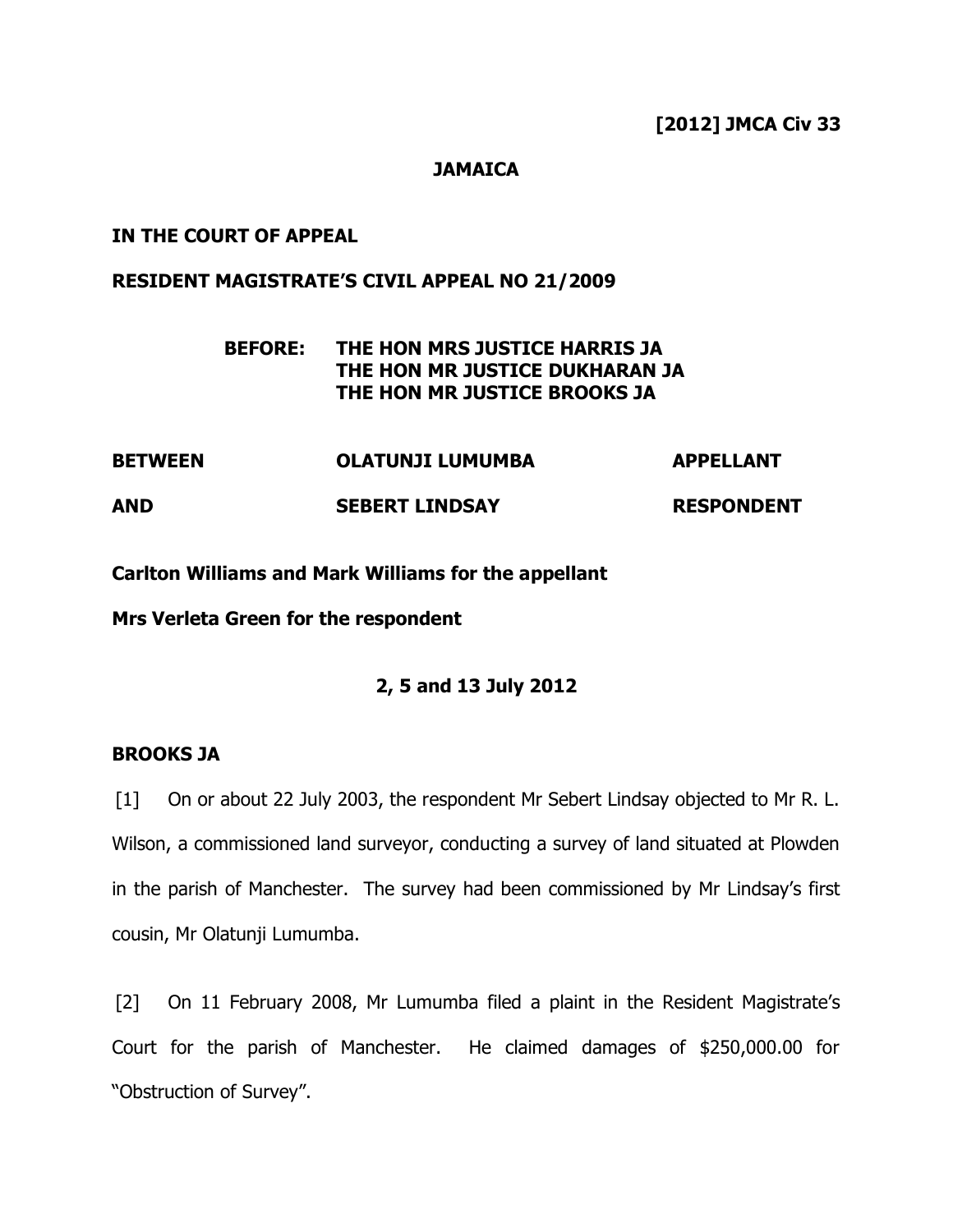[3] The claim was heard on 8 and 15 May 2009 and two weeks later, on 2 June, the learned Resident Magistrate gave judgment for Mr Lindsay. The learned Resident Magistrate accepted that the right to survey land was a part of the bundle of rights comprised in the ownership thereof. He found, however, that because of the history of the land in question, and the family and succession issues connected to it, Mr Lindsay was "within his rights to object to a survey which failed to acknowledge his proprietary rights". Mr Lumumba is dissatisfied with the judgment and has appealed against it.

[4] It is apparent from the grounds of appeal that were filed, and on the written submissions placed before this court, that the parties, or at least Mr Lumumba, seems to be of the opinion that the learned Resident Magistrate had made a declaration that Mr Lindsay is the owner of the parcel of land in question. That view was confirmed when the parties, along with their respective counsel, appeared before us.

[5] Upon airing that concern, Mr Carlton Williams, appearing for Mr Lumumba, accepted that the learned Resident Magistrate had no authority, based on the claim that was before him, to make any declaration as to ownership. Mr Williams asked however that we make the position clear by way of a written judgment.

[6] We, therefore, dismissed the appeal, made no order as to costs and promised to put our reasons in writing. We now fulfil that promise. In order to make the matter plain to the parties, we shall seek to identify the issue, state the relevant law, apply the law to the instant case and set out our conclusion thereon.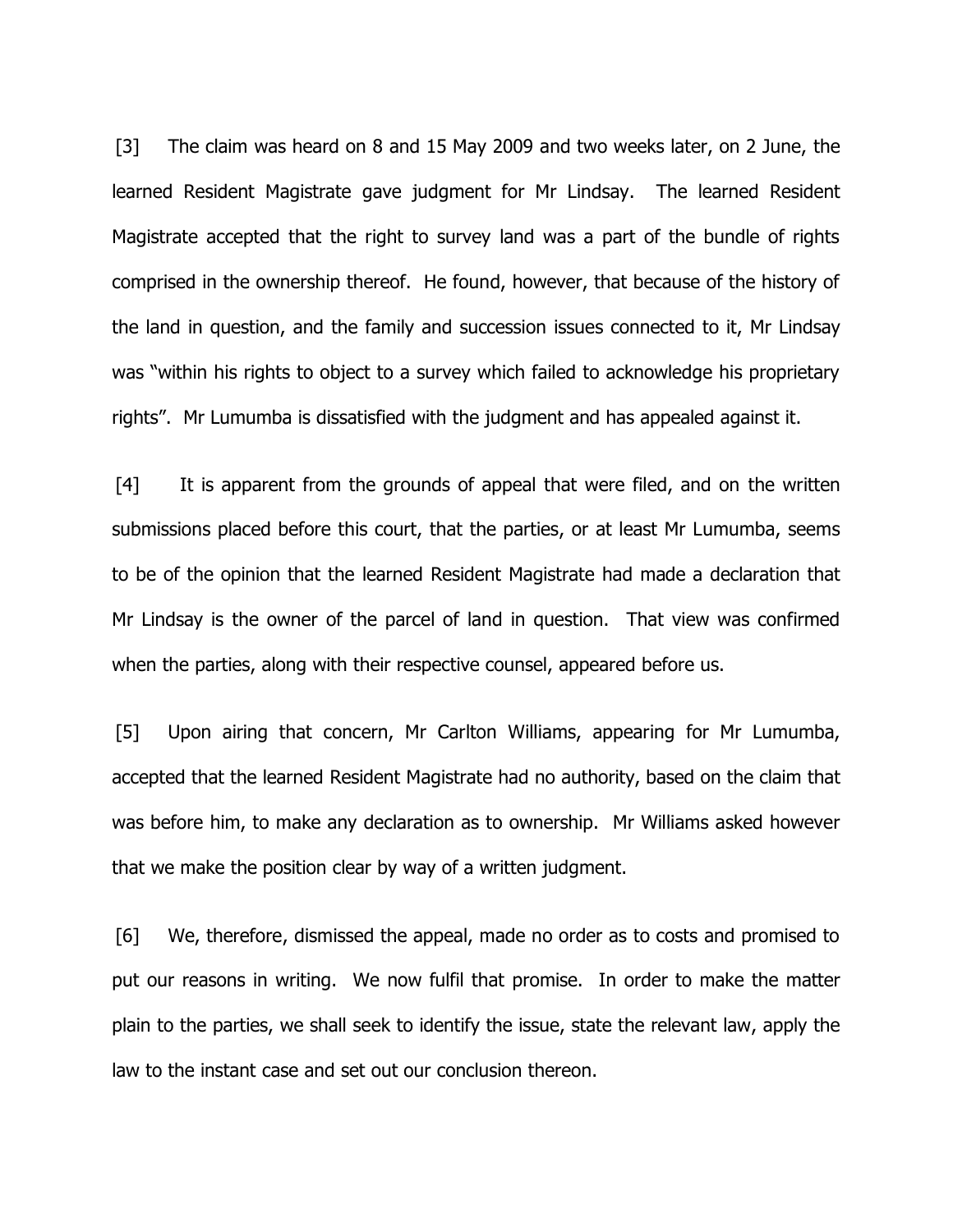# **The grounds of appeal**

[7] Mr Lumumba's original grounds of appeal contended that the learned Resident Magistrate erred in conducting an assessment of proprietary rights to the land and making, what amounted to, a pronouncement of the ownership of the land by Mr Lindsay. The written grounds, filed by Mr Lumumba's attorneys at law, criticised the learned Resident Magistrate for making findings that were not supported by the evidence. The grounds also complained that there was insufficient evidence on which the learned Resident Magistrate could properly make any findings as to ownership.

# **The issue**

[8] The issue, which was before the learned Resident Magistrate, was whether Mr Lindsay had wrongfully objected to Mr R. L. Wilson conducting the survey of the land. A perusal of the relevant law indicates that in assessing that issue, the learned Resident Magistrate was entitled, indeed was obliged to consider, whether Mr Lindsay was a "person interested in and affected by the survey of such land" in question.

# **The relevant law**

[9] The words quoted in the last sentence are from section 29 of the Land Surveyors Act (the Act). The section bestows the right to object to a survey. It states:

> "Where the survey is undertaken by appointment of the owner of any land then every owner of any land upon whom notice has been served, **and any person interested in and affected by the survey of such land, may cause to be served upon the surveyor, prior to the completion of the survey, notice of objection, in the prescribed form, to such survey**. Upon service of such notice of objection the surveyor shall not proceed with the survey in so far as it affects the land in respect of which notice was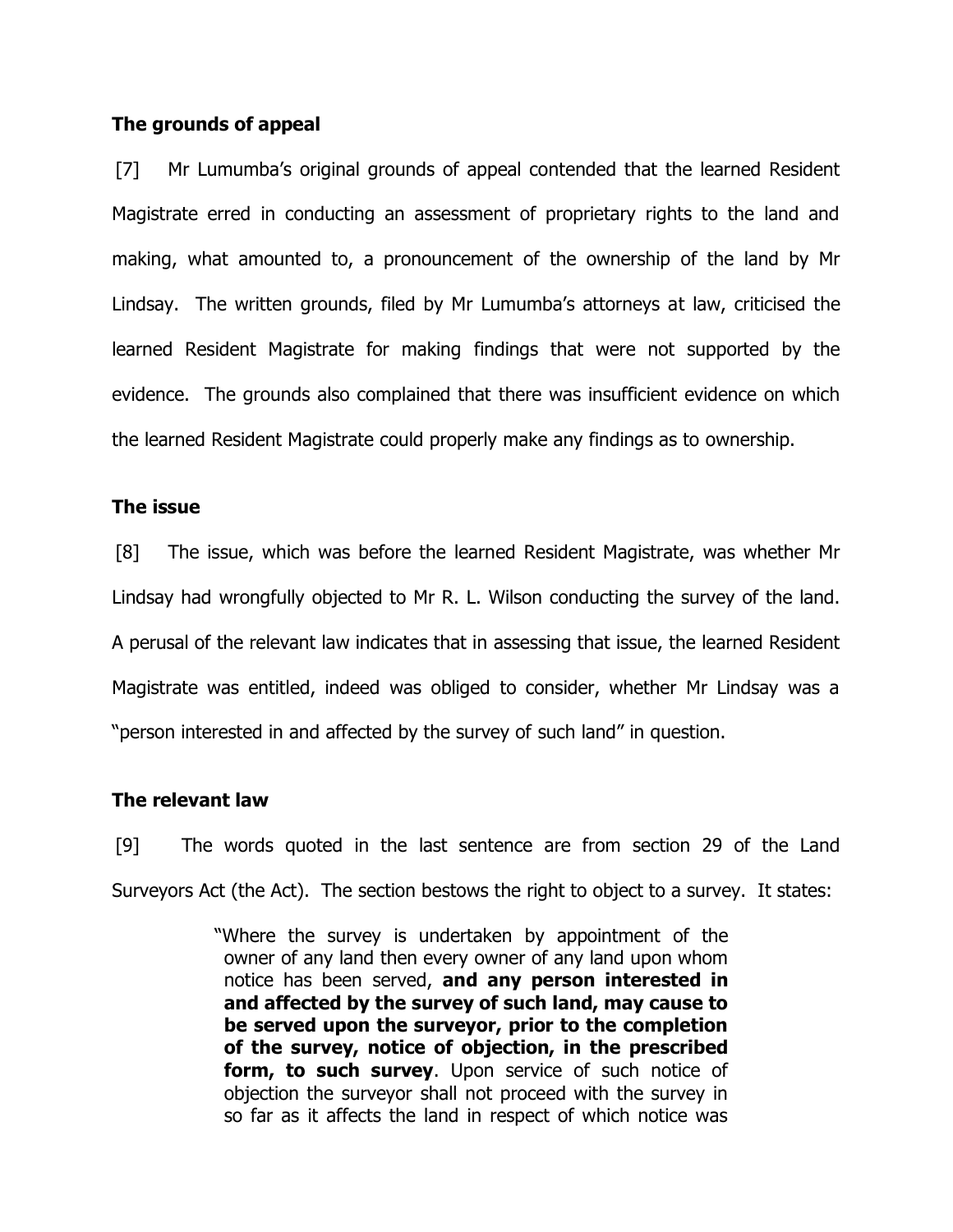given until notice of withdrawal, in the prescribed form, is served upon such surveyor." (Emphasis supplied)

[10] Section 41 of the Act stipulates that any person who causes a notice of objection to a survey, to be served on a surveyor, without that claim being founded on an interest in land or a *bona fide* claim to an interest in land, is guilty of an offence. Such an offence does not, however, preclude any other court action being taken against the objector. Indeed, there is precedence for a civil claim being made for damages for a wrongful and unlawful stopping of a commissioned survey of land.

[11] In **Gurzel Buchanan v Eustace Irving** (1972) 12 JLR 1036, this court considered such a claim, although it had been coupled with a claim for damages for trespass. It was held in that case, that a person, who attends on land pursuant to a notice of survey, does not, thereby, commit trespass. The court also decided in that case, that it is a valid defence to a claim for damages arising from the stopping of a survey, that the defendant had a genuine belief that he had an interest in the land to be surveyed. It did not matter, the court pointed out, that that belief subsequently was proved to be unfounded in law. Luckhoo JA, at page 1039 A, of the report said:

> "…once the objector who has been served with a notice [of survey] bona fide claims to have, i.e. **genuinely believes himself on reasonable grounds to have, an interest in the land to be surveyed it matters not that such a claim is later proved to be unfounded in law**…." (Emphasis supplied)

[12] The land in issue, in that case, formed part of the estate of the respondent's father William Irving. The respondent claimed to be his father's heir at law. William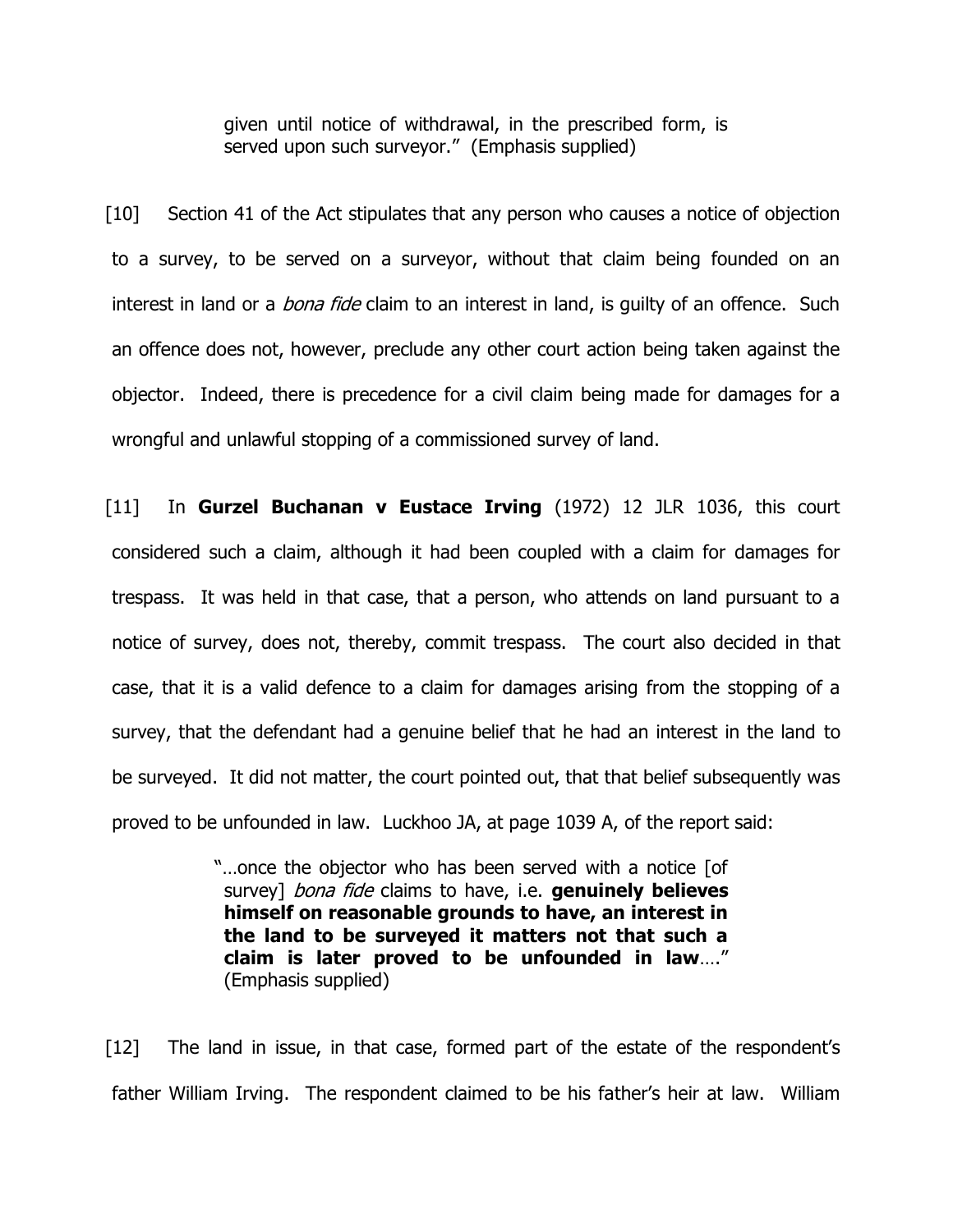Irving's widow, who was the respondent's mother, applied to have the land registered in her name and the respondent lodged a caveat against the application. The mother died without taking any further step in respect of the land. In her will, however, she devised the land to the appellant. After the mother's death, the appellant was granted probate of the mother's will and lived in a house on the land. The mother had raised the appellant and the respondent together, although they were not related by blood.

[13] The matter became litigious when the respondent sought to have the land surveyed. The appellant said that she had been served with a notice of the survey and she attended at the appropriate time and objected to the survey. This court decided that she had a *bona fide* claim to an interest in the land and her objection was made in good faith. The objection was, therefore, not wrongful or unlawful.

[14] The importance of that decision, for the purposes of this case, is that this court did not decide the proprietary interests of the respective parties. It merely decided that the objection was not wrongful even if it should, later, be proved that the appellant was not entitled to an interest in the land.

[15] A careful reading of section 29 reveals another important principle. It is that a person need not have been served with a notice of a survey in order to object to the survey. The section allows two categories of persons to object. The first category comprises owners of adjoining land who have been served with a notice of survey. The section, however, goes on to add, as a second category, "any person interested in and affected by the survey of such land".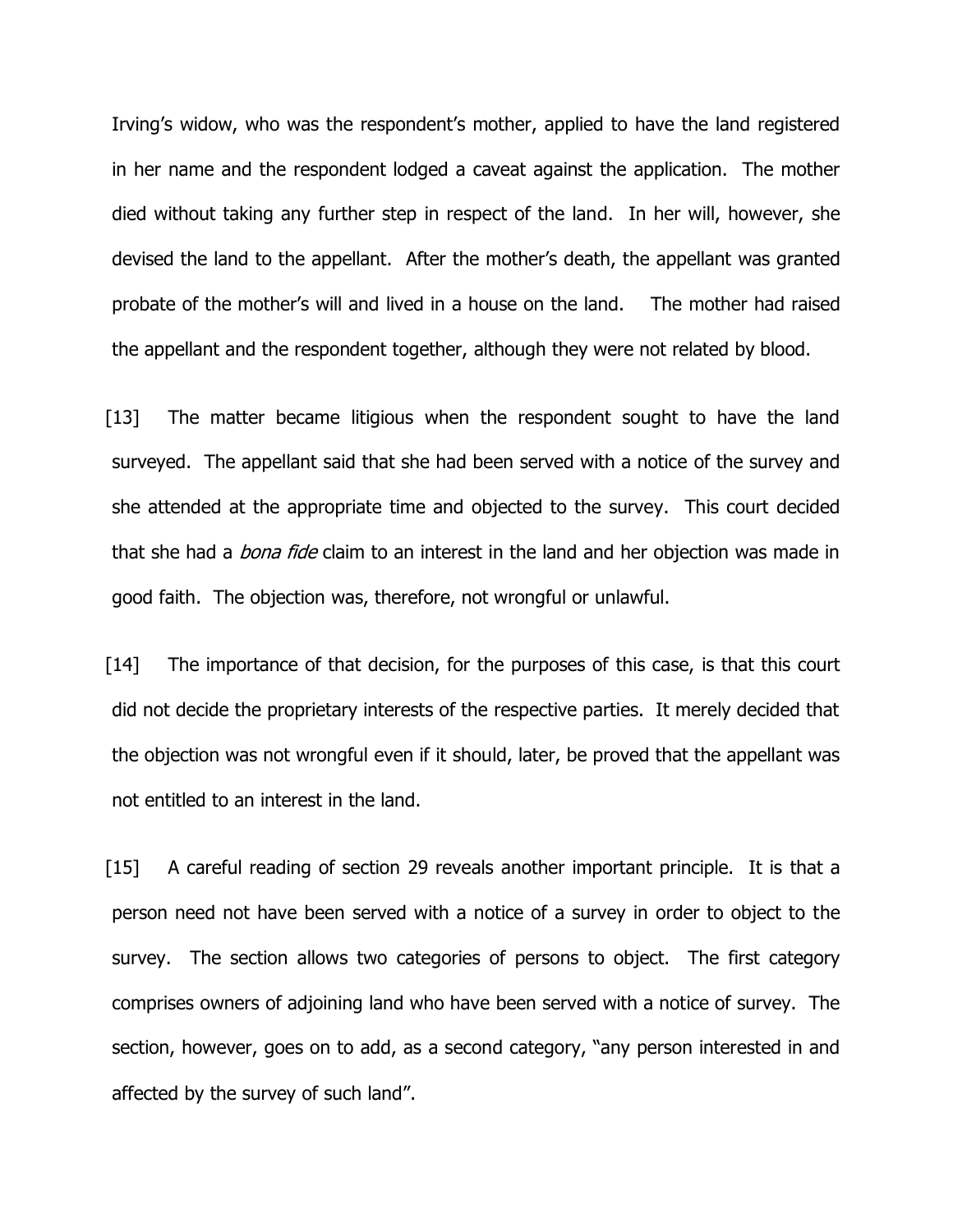[16] In **Buchanan v Irving**, the appellant said that she had not been served with a notice. Nonetheless, the judgment spoke of an objector who had been served with a notice. In our view, however, as explained above, the service of a survey notice is not essential to entitle a person to object to that survey.

#### **Application to the instant case**

[17] The facts in the instant case are not dissimilar to those in **Buchanan v Irving**. Messrs Lumumba and Lindsay have a common maternal grandfather. Their respective mothers were sisters. Mr Lumumba's mother was Lucy Grant, nee Johnson, while Mr Lindsay's mother was Anitta (Anita) Johnson. The land in question comprised three acres. Their grandfather had willed one acre of the land to Anitta and another sister, Miriam (Merriam). He willed the other two acres to Lucy and three other sisters.

[18] Mr Lindsay's evidence before the Resident Magistrate was that his mother, Anitta, died when he was two years old and he was raised by Lucy. He testified that he was an adult when Mr Lumumba, then named Hearldon Grant, was born. He further said that Lucy lived on the property and no one disturbed her occupation. In respect of his claim to the land he said that she had showed him his mother's portion of the land and that his aunt Miriam gave him a room, adjoining a shop on the land, to live in. He said that he farmed the land for many years and then turned it over to his son, Delroy, who, he said, since 1986, and at the time of the trial, had been cultivating crops and operating a shop thereon.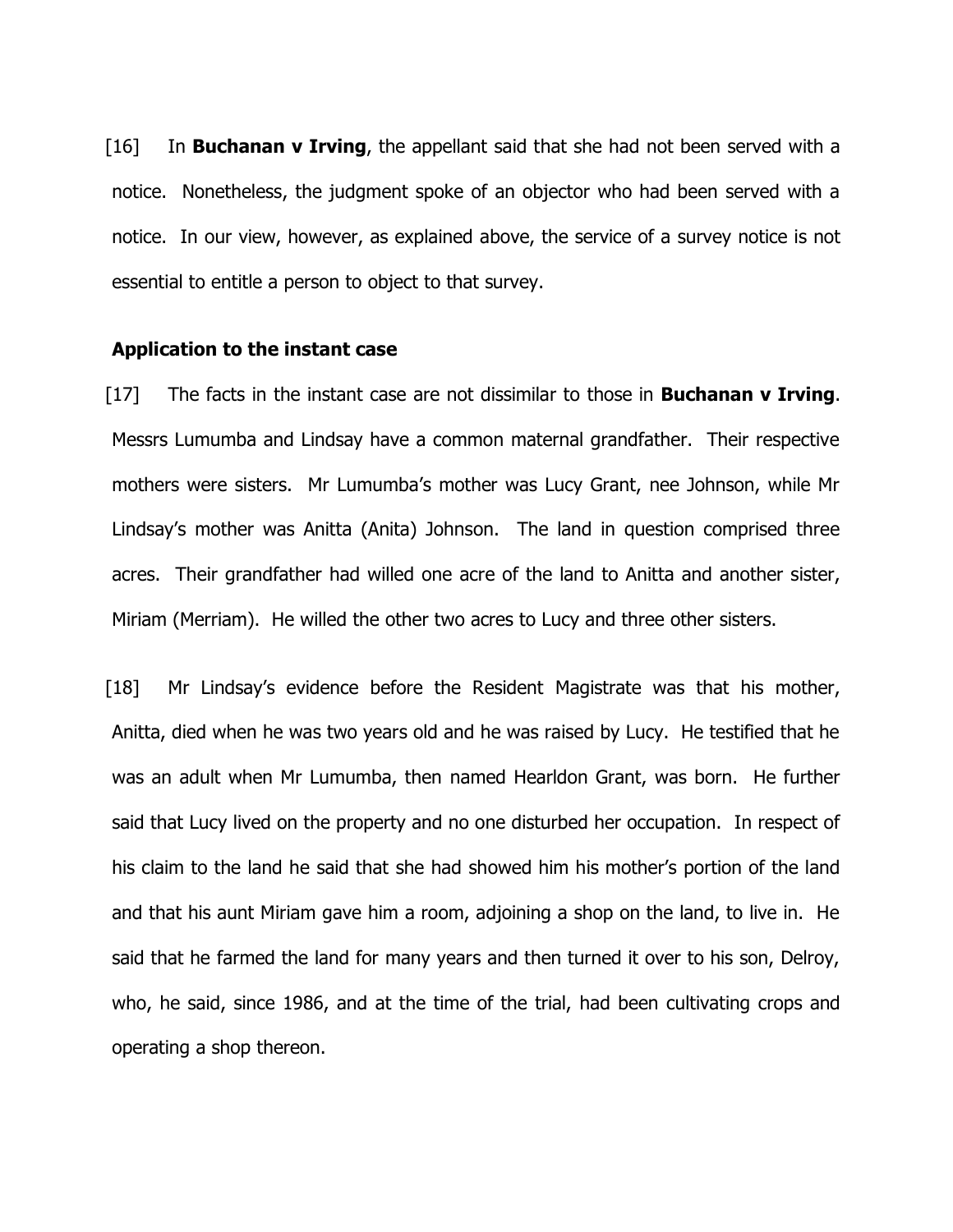[19] It does not appear that Mr Lindsay was served with a surveyor's notice. He however attended on the date of the survey and objected. His objection to the survey was reduced to writing. It stated, in part, as follows:

> "I SEBERT LINDSAY do hereby object to the survey of land known as PART of PLOWDEN in the parish of MANCHESTER by R. L. WILSON Commissioned Land Surveyor at the instance of Healdon Grant for the following reasons:

> > (1) Not the owner of land."

The notice was signed by Mr Lindsay, dated 22 July 2003, and witnessed by C Johnson.

[20] Although the learned Resident Magistrate rejected Mr Lindsay's evidence that he had cultivated the land, there was no express finding concerning Delroy's occupying it. What the learned Resident Magistrate found was that "[i]t seems more likely than not that Lucy Grant did" point out the land to Mr Lindsay's as belonging to Anitta. From that finding he divined that Lucy was not asserting any claim of ownership of that portion of the land. He went on to conclude that, as Mr Lumumba was claiming ownership by virtue of Lucy's estate, that Mr Lumumba's "assertion of ownership becomes nothing but a vacuous claim".

[21] It may be that that final statement was a strong one in the circumstances, but placed in context, it should not be understood to be a declaration of ownership of the land. The learned Resident Magistrate was aware that the court had not been asked to declare ownership. He, at page 2 of his judgment, correctly identified the issue that was to have been decided. He said:

> "Although he did not receive any formal notice of the survey, the Defendant [Mr Lindsay] was present on the day of the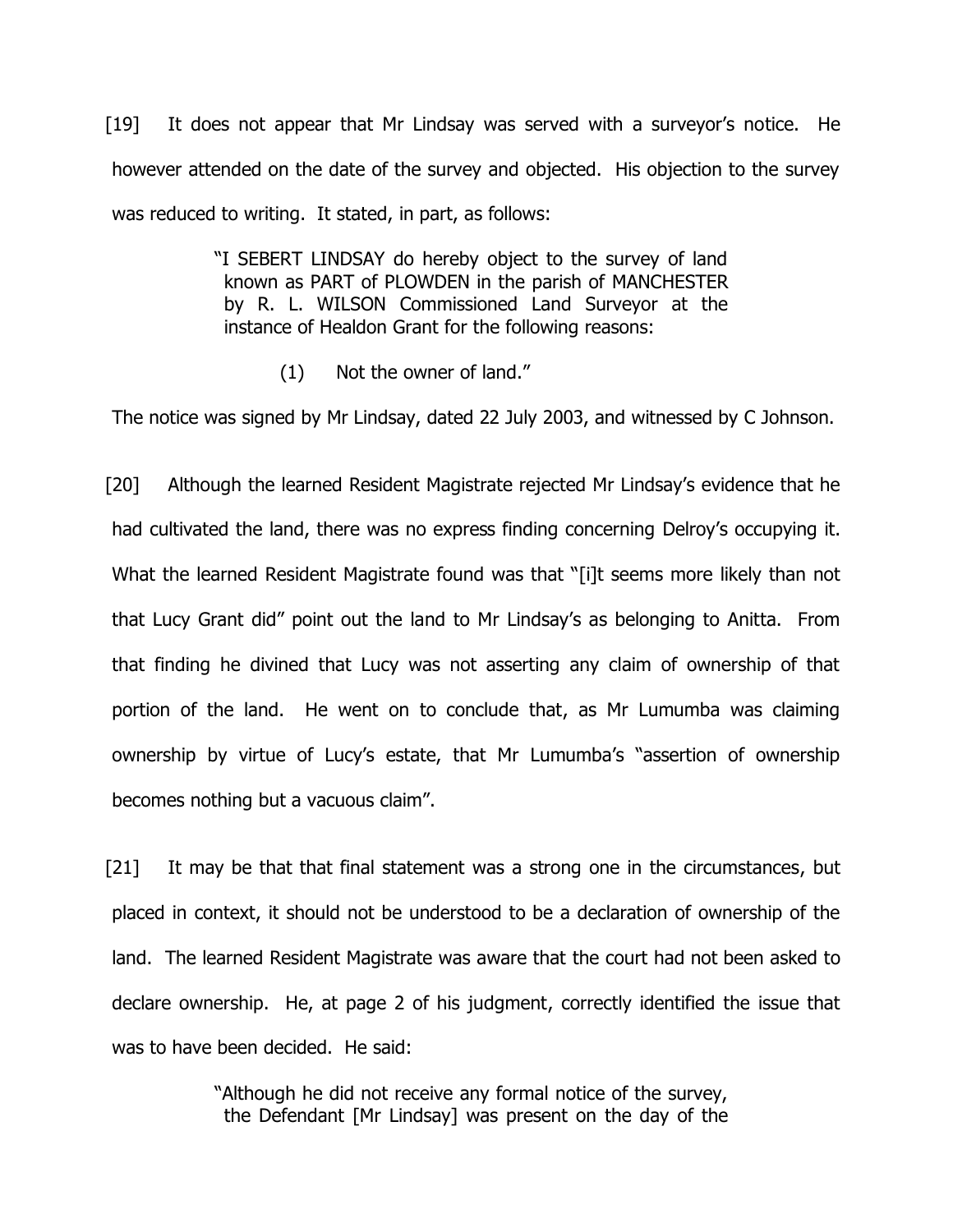survey. Purporting to exercise his right under section [29] the Defendant executed a notice of objection (Exhibit 2) and thereupon the surveyor acted as enjoined by section 29. That objection forms the basis of this action. **So, was the objection frivolous or bona fide?**" (Emphasis supplied)

Having identified the issue, the learned Resident Magistrate, after analysing the various issues of fact and law, reached a conclusion on that issue. He said at page 7 of his judgment, "[t]he Defendant was therefore within his rights to object to a survey which failed to acknowledge his proprietary rights".

[22] The phrases, "assertion of ownership becomes nothing but a vacuous claim" and "failed to acknowledge his proprietary rights", we accept, would give the impression that the learned Resident Magistrate had decided Mr Lumumba had no proper claim and that Mr Lindsay had proprietary rights. Those statements were not matters to have been decided by the learned Resident Magistrate and to that extent, he would have been in error. What he should have said, is that Mr Lindsay had a claim to a proprietary right and "was therefore within his rights to object to a survey".

[23] The learned Resident Magistrate's unfortunate phraseology should, however, not have given rise to an appeal, as he did not attempt to define what those rights were. Had the parties been properly advised, they would have been aware of the fact that, to the extent that the learned Resident Magistrate went beyond his remit in his comments, those comments should not be considered as being a part of his decision. His decision was that Mr Lindsay was within his rights to object to the survey. We find that that decision was, based on the authorities cited above, correct.